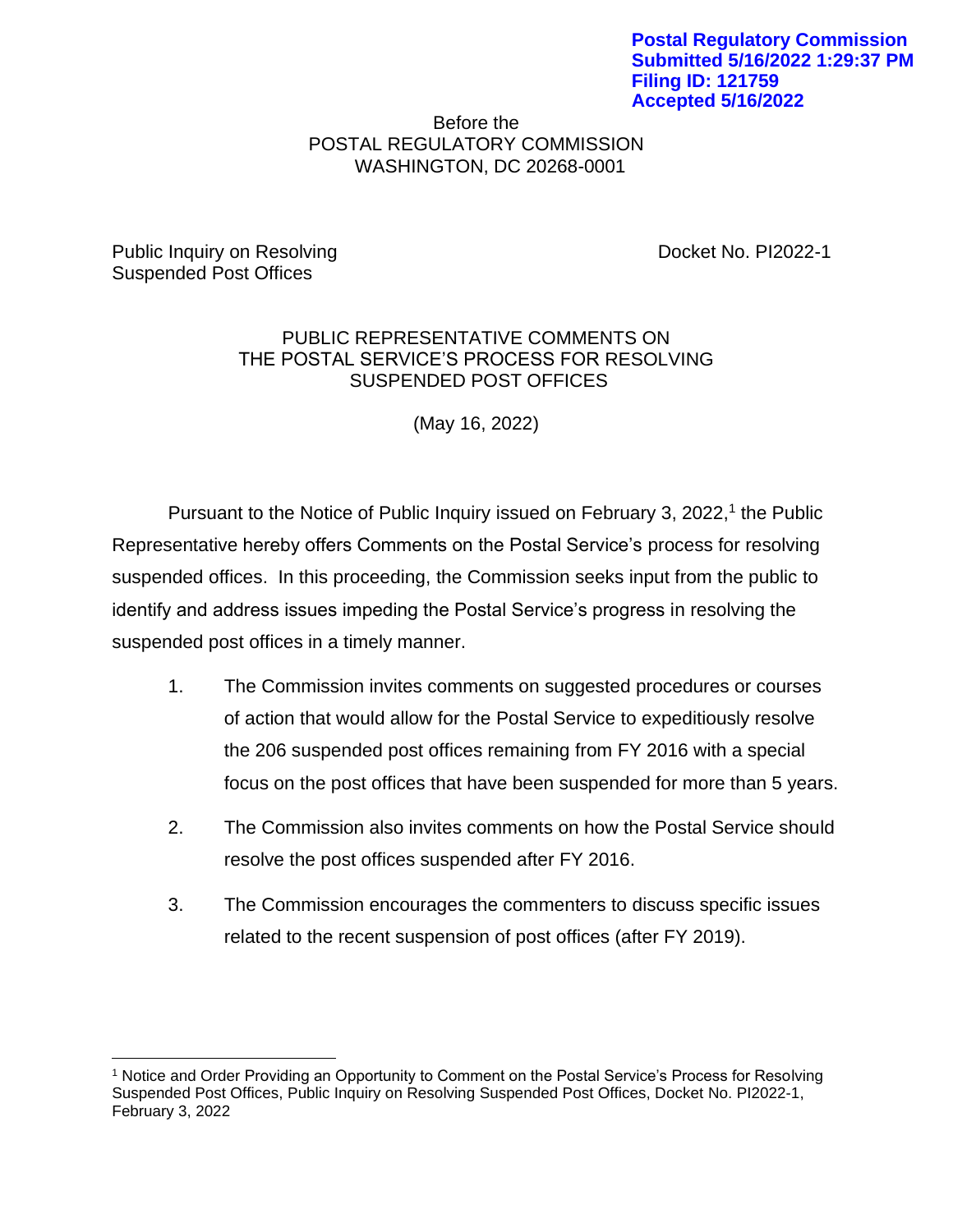#### Introduction

In its Notice of the public inquiry, the Commission notes that it has monitored the Postal Service's progress in resolving suspensions for multiple fiscal years, primarily via its ACR review proceedings. See, e.g., FY2020 ACD at 212-222. At the end of FY 2016, there were 662 suspended post offices. Of these post offices, 206 remained suspended at the end of FY 2021. *Id. at 2.* The Commission also notes that the Postal Service reports in the FY 2021 ACR that it suspended 212 additional post offices between FY 2017 and FY 2021, which yields a total of 425 post offices remaining suspended at the end of 2021. *Id.*

In its FY 2016 ACD, the Commission stated that it expected the Postal Service to significantly reduce the number of suspended post offices. FY 2016 ACD at 151. In its FY 2020 ACD, the Commission expressed concern regarding the apparent lack of commitment by the Postal Service in addressing and resolving suspended post offices in recent years and announced its intent to initiate a public inquiry docket on the matter. *Id. at 3.*

In its notice, the Commission explains that suspending a post office involves stopping operations because of a lease cancellation, a fire, a natural disaster, or similar emergency. Discontinuing a post office means either (1) closing it without providing a replacement facility in the community, or (2) consolidating it with a retail facility operated by a contractor or private business. 39 C.F.R. § 241.3(a)(2(iii)-(v). *Id. at 5.*

Procedures for suspending post offices are described in the Postal Service's Handbook PO-101. Postal Service district managers may suspend operations at a post office within their jurisdiction because an emergency or other condition requires such action. Circumstances that may justify suspending a post office include, but are not limited to, any of the following:

- A natural disaster;
- Termination of a lease or rental agreement when suitable alternate quarters are not available in the community, especially when the termination is sudden or unexpected;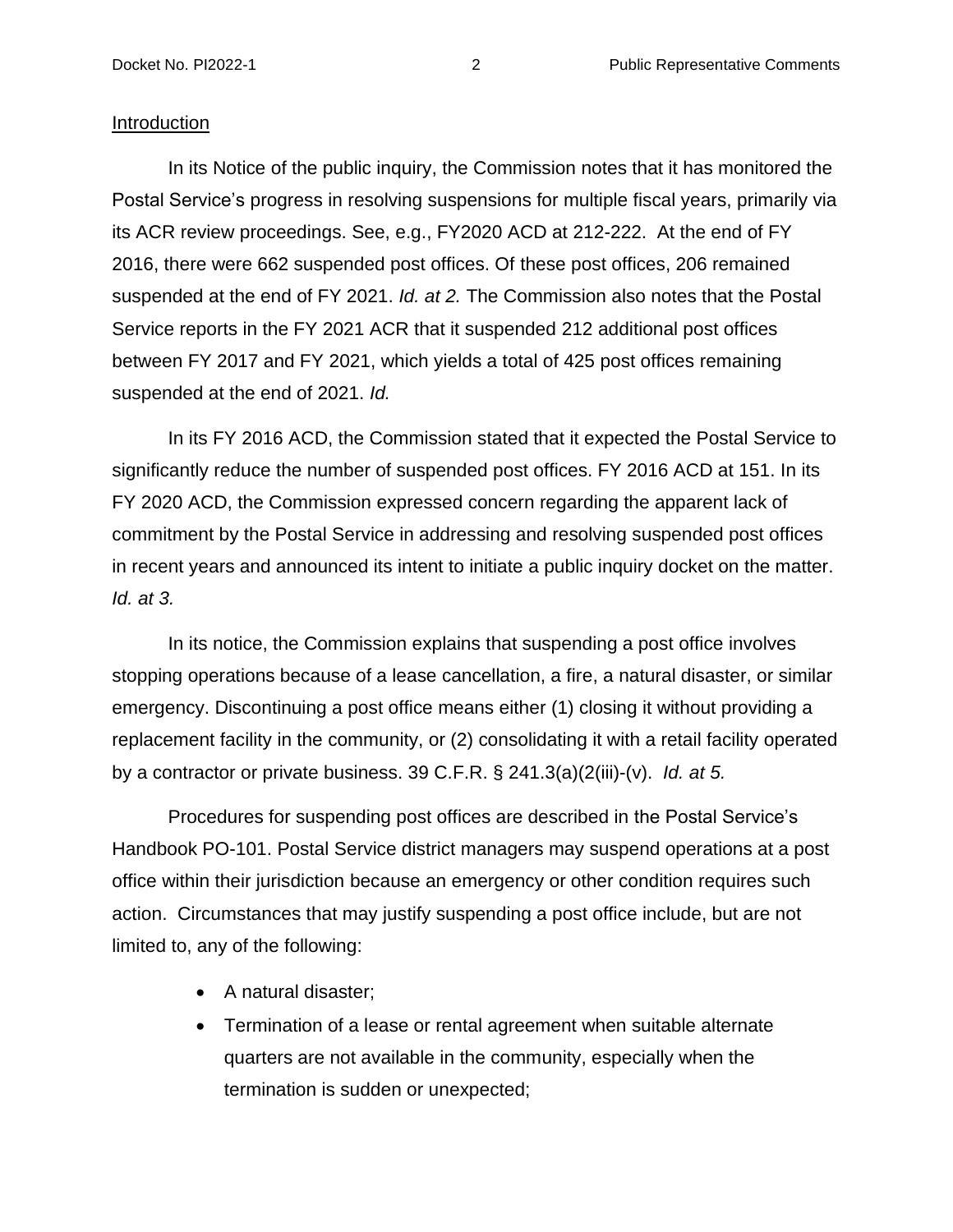- Lack of qualified personnel to operate the post office;
- Irreparable damage when no suitable alternate quarters are available in the community;
- Severe damage to, or destruction of, the post office;
- Challenge to the sanctity of the mail; or
- Lack of adequate measures to safeguard the post office or its revenues. *Id*. at 6.

Upon suspension of operations, a suspension review team is formed to evaluate the district manager's decision to suspend, and team members must conduct an on-site visit to the suspended post office. Within 10 business days after the on-site visit, the suspension review team must recommend to the district manager; Vice President, Delivery and Post Office Operations; and national Postmaster organizations (if applicable) whether to suspend the post office. *Id.* If the team recommends suspension, then the Postal Service should initiate the post office discontinuance process described in Section II.B., below. *Id.* If the team finds insufficient justification for suspension, the post office should be reopened unless Postal Service management directs otherwise. If the Postal Service decides not to initiate the discontinuance process, then it "must determine a plan of action to restore service, secure suitable alternate quarters, or take other necessary corrective action." *Id.* at 7.

Although there are no specific statutory or regulatory requirements governing the duration of suspended post offices, Handbook PO-101 requires that the district manager submit the plan of the Vice President, Delivery and Post Office Operations, no later than 90 days after suspending the post office. *Id.* Additionally, Handbook PO-101 states that best practices for suspending a post office involve conducting "timely investigations and follow-up" and submitting a plan of action within 90 days after a post office is suspended.

If the Postal Service decides to discontinue an office, discontinuances must comply with 39 U.S.C. § 404(d) and 39 C.F.R. § 241.3. Before deciding whether to discontinue a post office, the Postal Service must provide adequate notice of its intent to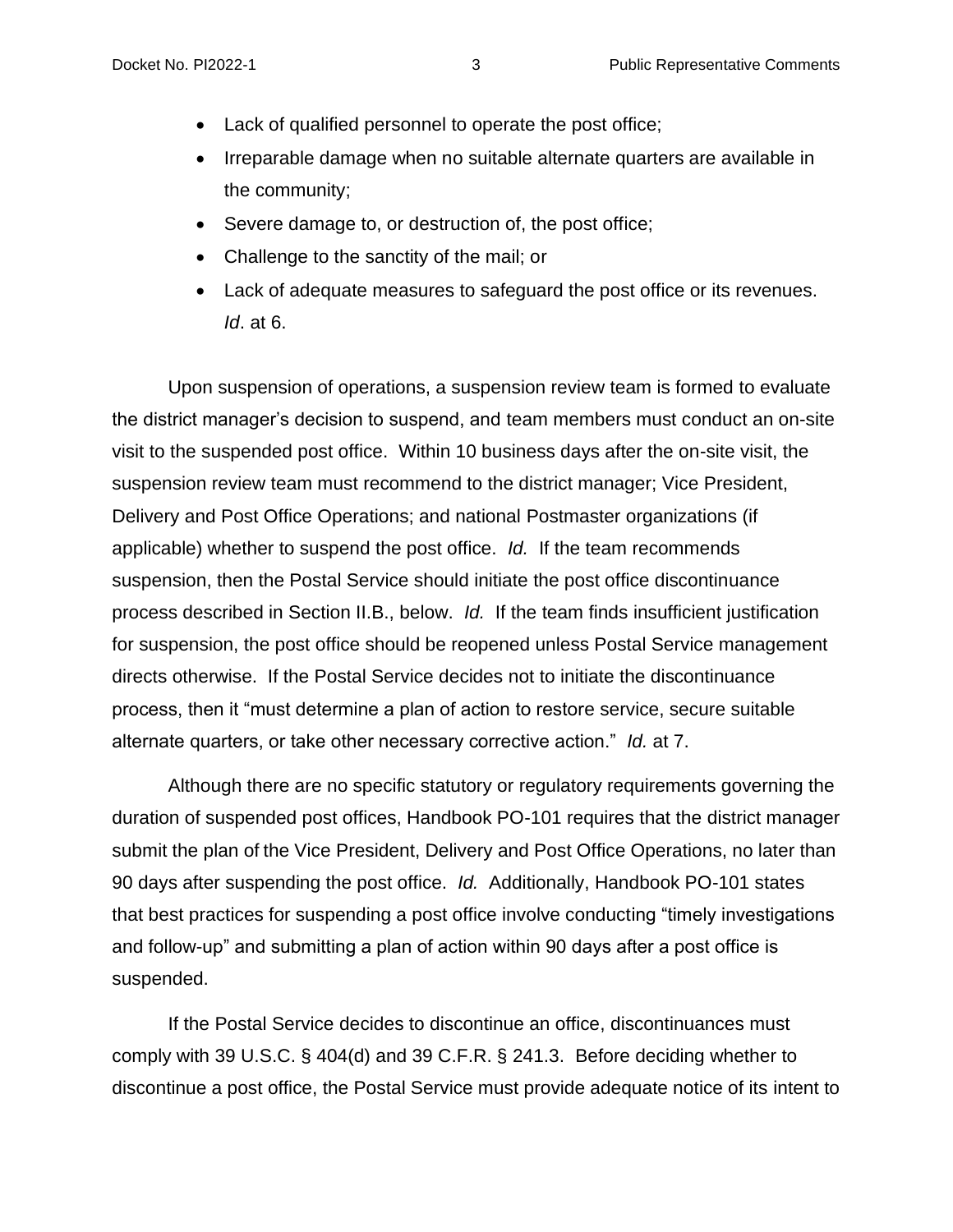patrons, who are persons served by a post office, at least 60 days before the proposed discontinuance date to ensure patrons have an opportunity to present their views. 39 U.S.C. § 404(d)(1). When deciding whether to discontinue a post office, the Postal Service must consider the following five factors set forth in 39 U.S.C. § 404(d)(2)(A):

- The effect of the discontinuance on the community served by the post office;
- The effect of the discontinuance on the Postal Service employees working at the post office;
- Whether the discontinuance is consistent with the policy of 39 U.S.C. § 101(b) that "the Postal Service shall provide a maximum degree of effective and regular postal services to rural areas, communities, and small towns where post offices are not self-sustaining;"
- The economic savings to the Postal Service resulting from the discontinuance; and
- Other factors the Postal Service determines are necessary.

To provide the 60-day notice required by section 404(d)(1), the Postal Service prepares a written Proposal to Close<sup>2</sup> to "describe, analyze, and justify in sufficient detail to Postal Service management and affected customers the proposed service change" resulting from the discontinuance. *Id.* § 241.3(c)(4). The Proposal to Close must consider the factors in 39 U.S.C. § 404(d)(2), explain why the proposed discontinuance is necessary, and assess how the factors supporting the proposed discontinuance outweigh any negative factors. *Id.* at 8.

The Postal Service then posts the Proposal to Close, along with an invitation for comments, for at least 60 days at the post office to be discontinued and other affected post offices. If the post office has been suspended, the Proposal to Close must also be posted at any post office providing alternate service for former customers of the

<sup>2</sup> For purposes of this Order, the phrase "Proposal to Close" includes all discontinuances, whether the facility at issue is proposed for closure or consolidation with another facility. The discontinuance processes at issue for closures and consolidations are substantially identical. *See* 39 C.F.R.  $\S$  241.3(a)(1)(i), (c)(4).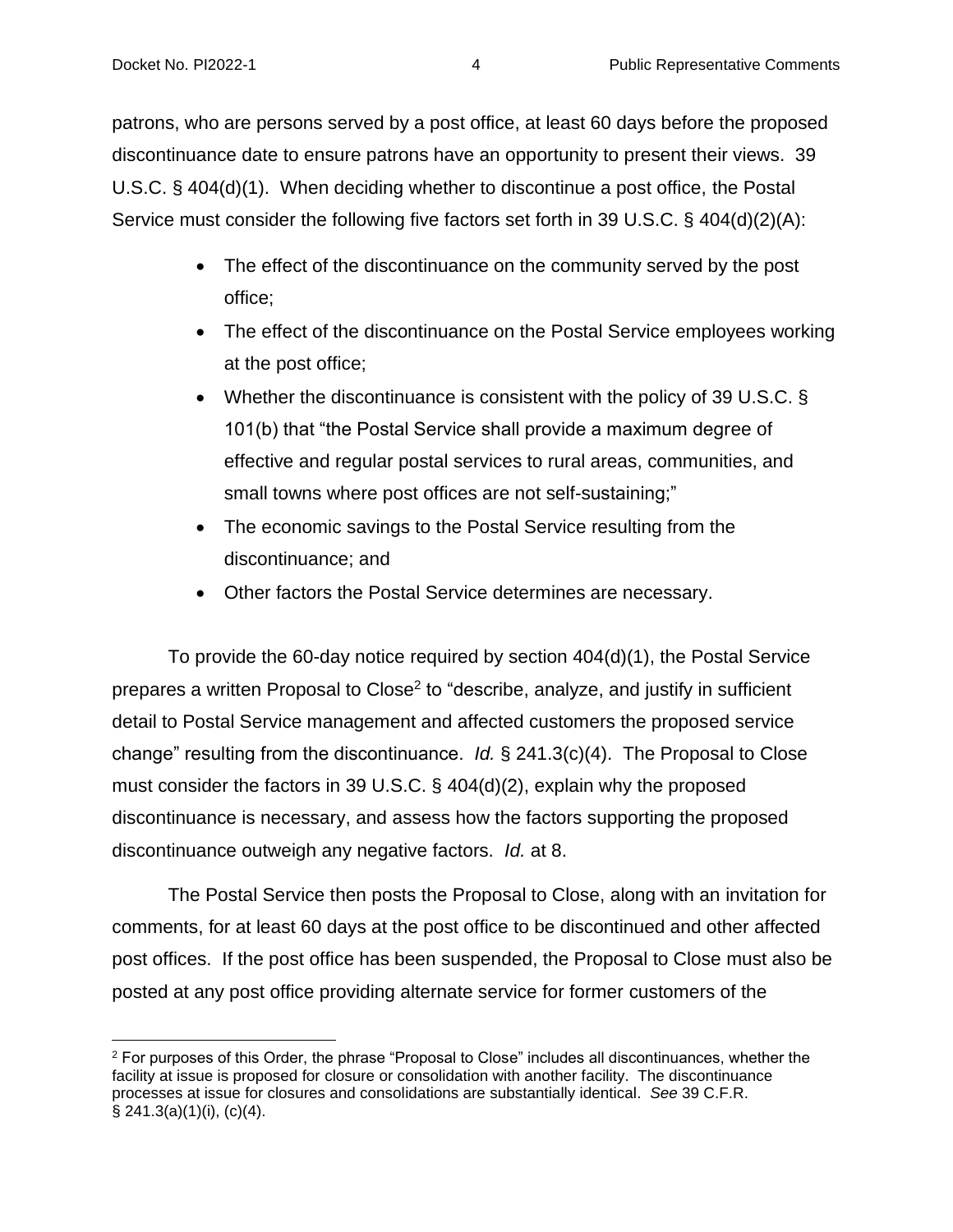suspended post office. Interested persons may submit written comments on the Proposal to Close within 60 days after it is posted. *Id.* § 241.3(d)(2)(i).

When the 60-day period expires, the Postal Service considers comments received along with the official record to decide whether to discontinue the post office.<sup>3</sup> If the Postal Service proceeds with the discontinuance, the Proposal to Close is renamed "Final Determination," which is the Postal Service's written decision to discontinue a post office.<sup>4</sup> The Final Determination must be in writing and include the Postal Service's findings regarding the considerations required by 39 U.S.C. § 404(d)(2). 39 U.S.C. § 404(d)(3); 39 C.F.R. § 241.3(a)(3)(ii).

The Postal Service must make the Final Determination available to patrons at least 60 days before the discontinuance takes effect. 39 U.S.C. § 404(d)(3); 39 C.F.R. § 241.3(a)(3)(iii). The Final Determination must be posted prominently for 30 days at the same post offices where the Proposal to Close was posted. 39 C.F.R. § 241.3(g)(1). The Postal Service may not take any action to discontinue the post office until 60 days after the Final Determination is made available to patrons. 39 U.S.C. § 404(d)(4). *Id.*

Any patron may appeal the Final Determination to the Commission within 30 days of its posting. When the Commission receives an appeal, it must review the Final Determination based on the record before the Postal Service when it decided to discontinue the post office. *Id.* The Commission must set aside any determination, findings, and conclusions found to be any of the following:

- Arbitrary, capricious, an abuse of discretion, or otherwise not compliant with the law;
- Without observance of procedures required by law; or

<sup>3</sup> 39 C.F.R. § 241.3(a)(3)(ii), (e), (f)(1). The official record is a chronological file of all information the Postal Service considers related to a proposed post office discontinuance, including all information and views submitted by customers. *Id*. § 241.3(d)(4); Handbook PO-101, Appendix A, "Official Record."

<sup>4</sup> 39 C.F.R. § 241.3(f)(2); Handbook PO-101, Appendix A, "Final Determination." The Final Determination is the Postal Service's determination to close or consolidate a post office under 39 U.S.C. § 404(d). 39 C.F.R. § 241.3(f)(2).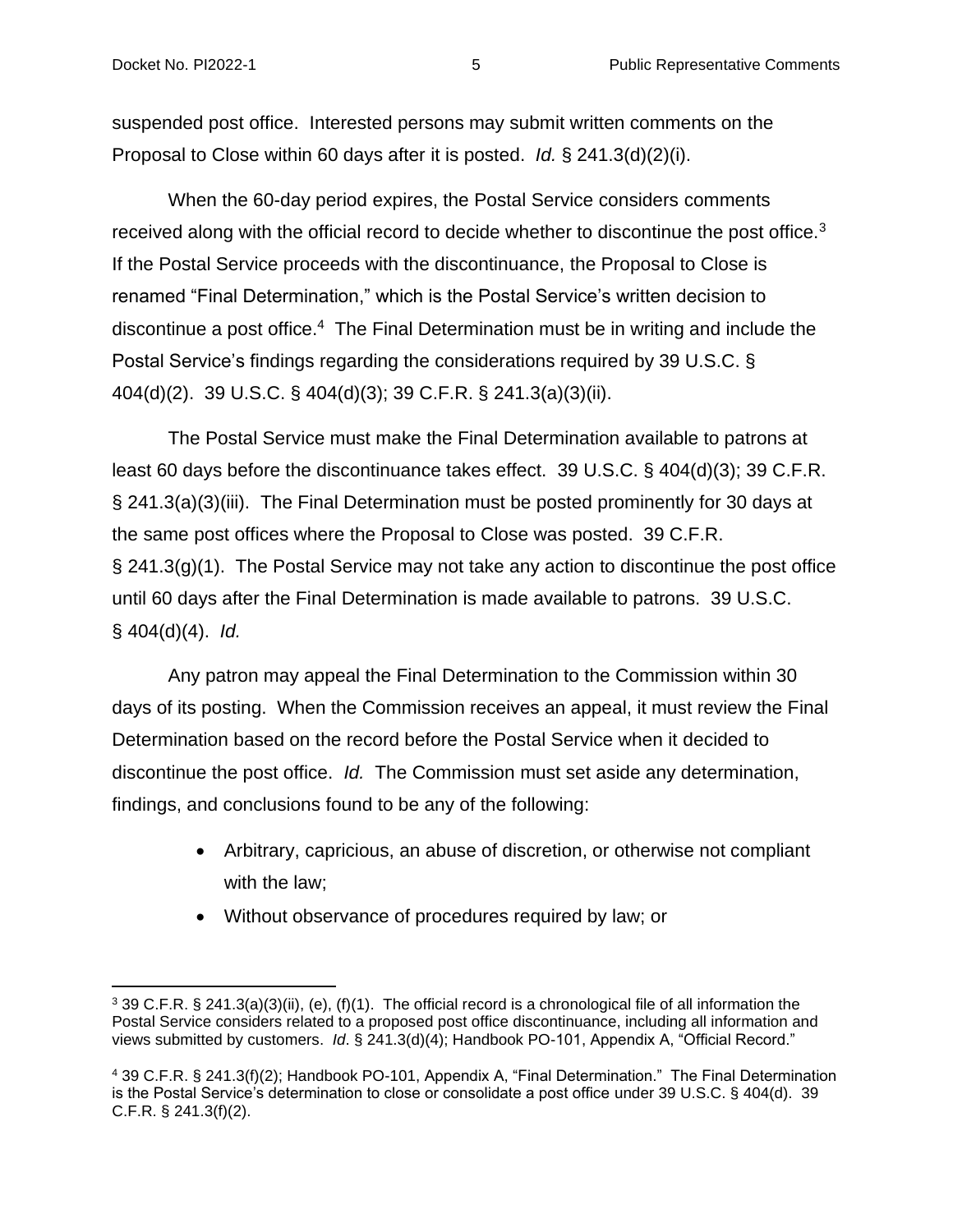• Unsupported by substantial evidence on the record. 39 U.S.C. § 404(d)(5)(A)-(C). *Id.*

The Commission may either affirm the Final Determination or return the entire matter to the Postal Service for further consideration, but it may not change the Final Determination. *Id.* § 404(d)(5). The Commission may suspend the effective date of the discontinuance until the final disposition of the appeal, which must occur no later than 120 days after the Commission receives the appeal. *Id.* If no appeals are filed with the Commission, the post office is officially discontinued 60 days, at the earliest, after the first day that the Final Determination was posted. 39 C.F.R.  $\S$  241.3(g)(2).

As the Commission notes, the Postal Service breaks down the discontinuance process into 30 steps, listed in the Attachment to the Notice along with descriptions for each step to be taken by the Postal Service and corresponding section(s) from Handbook-PO-101. *Id* at 12. The attachment also describes other actions the Postal Service identified as necessary to discontinue a Post Office that occur after completing Steps 1 through 30. *Id* at 12. In addition, the District Manager must maintain an official record, which is a chronological file of all the information related to a proposed post office discontinuance, including all information and views submitted by customers. These administrative records, all compiled on paper, frequently run into the hundreds of pages.<sup>5</sup>

### Analysis

Library Reference PRC-LR-PI2022-1-1 accompanying the Notice contains detailed information about each of the 206 suspended post offices remaining from FY 2016, including:

- The date the post office was suspended and the reason for suspension;
- Dates for holding the community meeting and posting the Proposal to Close and Final Determination; and

<sup>5</sup> See Administrative Record filed in Docket No. A2012-4, Balm, FL Post Office 33503.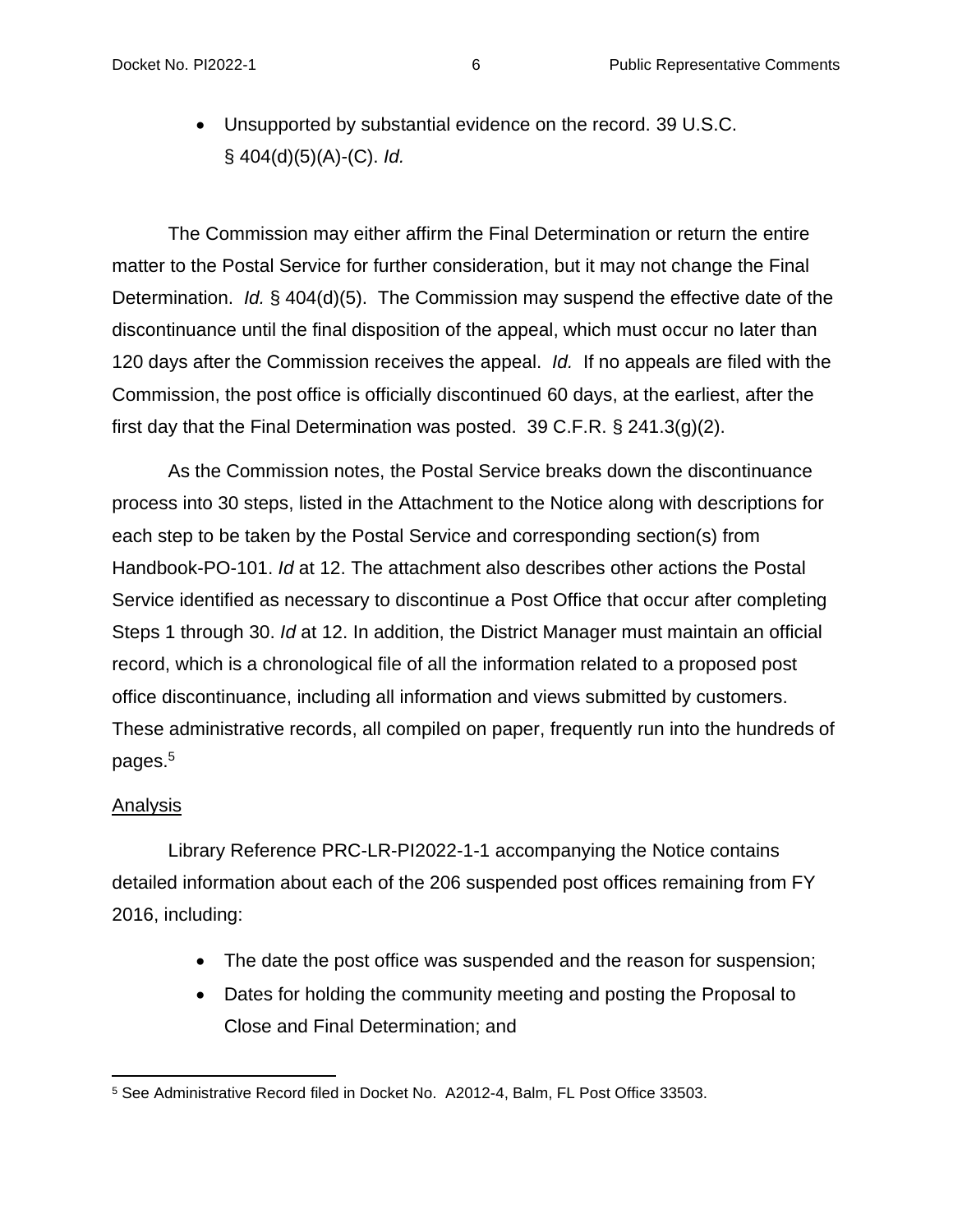• Steps Completed and Next Steps in the post office discontinuance process.<sup>6</sup>

The table below summarizes the reasons for suspension by general categories of suspension.

| Category               | <b>Number of Post Offices</b> | <b>Percent of Total</b> |
|------------------------|-------------------------------|-------------------------|
| Lease Issues           | 128                           | 62.1%                   |
| <b>Safety Concerns</b> | 44                            | 21.4%                   |
| Damaged                | 19                            | 9.2%                    |
| Miscellaneous/Other    | 15                            | 7.3%                    |
| Total                  | 206                           | 100.0%                  |

Approximately 62.1 percent (128) of the 206 post offices remaining under suspension were suspended because the lease was terminated. Examples of reasons for lease termination include a lease terminated by the Postal Service or the lessor, a building closure, or a consolidation of facilities, etc. The second highest category of suspensions is safety concerns with 44 post offices, or 21.4 percent of the total. The remaining suspensions are represented by damaged facilities (19 post offices, or 9.2 percent) and miscellaneous/other (15 post offices, or 7.3 percent).

Of the 206 remaining suspended post offices:

- Three post offices are in the process of reopening;
- Two post offices are in the process of posting their Final Determination;
- 136 post offices are waiting for approval from Postal Service Headquarters to post the Final Determination; and
- 31 post offices have posted their Final Determination for at least 30 days and are waiting for Postal Service Headquarters to approve publication of the notice announcing the closure in the *Postal Bulletin.*<sup>7</sup>

<sup>6</sup> Library Reference PRC-LR-PI2022-1-1, Excel file "206 Suspension from FY 2016.xlsx."

<sup>7</sup> The FY 2021 ACR states that 32 suspended post offices are awaiting approval to publish the *Postal Bulletin* notification, and 135 suspended post offices are awaiting approval to post the Final Determination. FY 2021 ACR at 81. The numbers in this Order and Library Reference PRC-LR-PI2022- 1-1 differ slightly from those in the FY 2021 ACR because the next step for the Helen post office was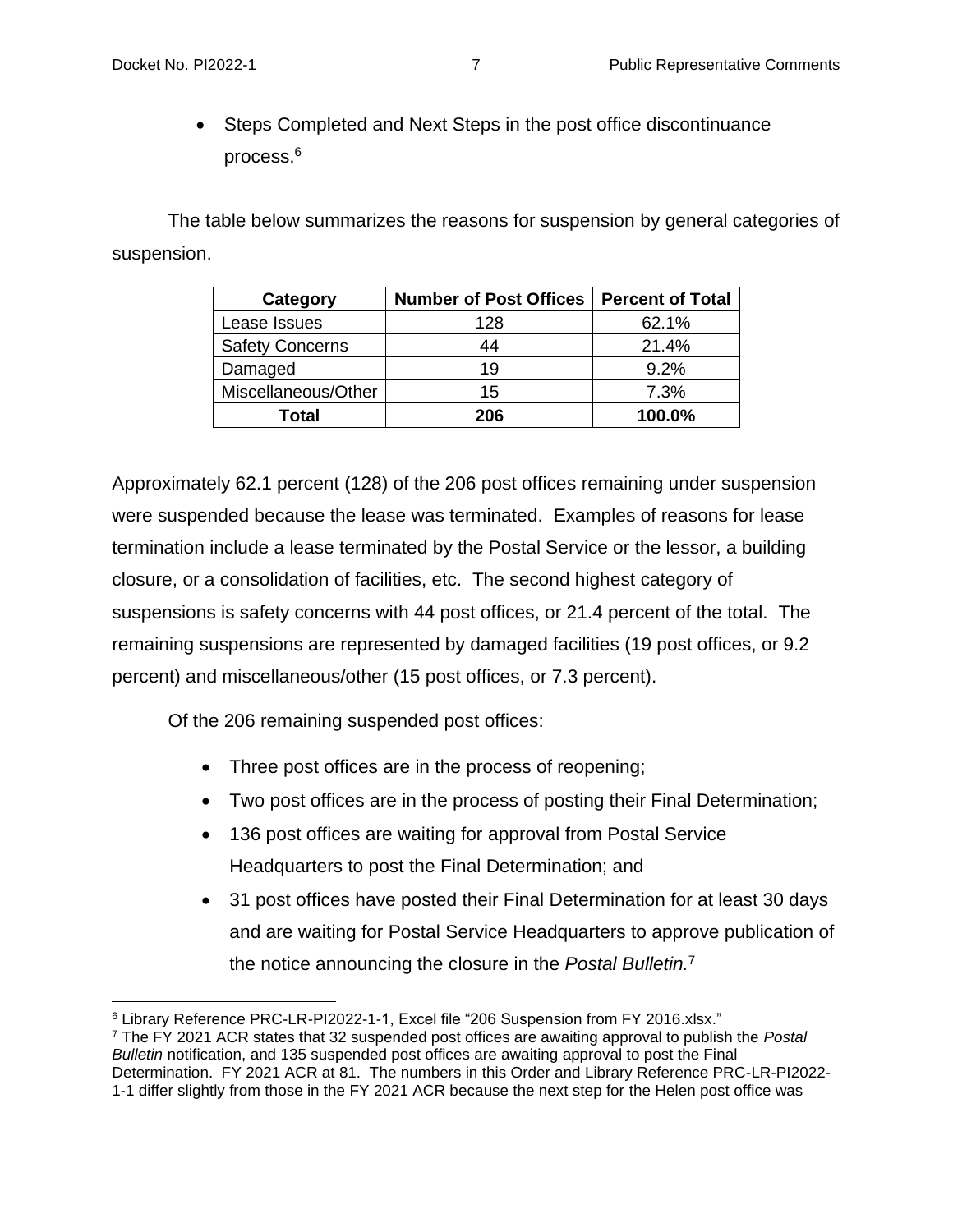| <b>Steps Completed</b> | <b>Number of Post Offices</b> | <b>Percent of Total</b> |
|------------------------|-------------------------------|-------------------------|
| $1 - 9$                | 10                            | 4.9%                    |
| $1 - 10$               | 1                             | 0.5%                    |
| $1 - 12$               | 1                             | 0.5%                    |
| $1 - 13$               | 4                             | 1.9%                    |
| $1 - 14$               | 1                             | 0.5%                    |
| $1 - 16$               | 1                             | 0.5%                    |
| $1 - 19$               | 1                             | 0.5%                    |
| $1 - 23$               | 1                             | 0.5%                    |
| $1 - 29$               | 136                           | 66.0%                   |
| $1 - 30$               | 33                            | 16.0%                   |
| N/A                    | 17                            | 8.3%                    |
| Total                  | 206                           | 100.0%                  |

The table below presents the 206 suspended post offices remaining from FY 2016 categorized by the last step completed.

There are 136 post offices remaining under suspension that have completed steps 1 through 29, which represents 66.0 percent of the total offices. Step 29 is the penultimate step in the discontinuance process in which the Discontinuance Coordinator must certify and enter into the record a completed log of post office discontinuance actions. The second highest category of post offices under suspension includes those that have completed steps 1 through 30 with 33 post offices, which amounts to 16.0 percent of the total. Step 30 is the final step in the discontinuance process prior to publishing the closure in the *Postal Bulletin* in which the Headquarters Review Coordinator reviews the draft Proposal to Close and official record to decide whether to approve the discontinuance and proceed with the Final Determination. The third highest category includes those that do not have a step completion classification with 17 post offices, or 8.3 percent of the total. The remaining categories all represent less than 5.0 percent of the total post offices remaining under suspension.

mistakenly listed as "Postal Bulletin Notification" instead of "HQ Review." *See* Remaining Suspended Post Offices, Row 11. Thus, the number of suspended post offices awaiting approval to publish the *Postal Bulletin* notification decreased to 31, and the number of suspended post offices awaiting approval to post the Final Determination increased to 136.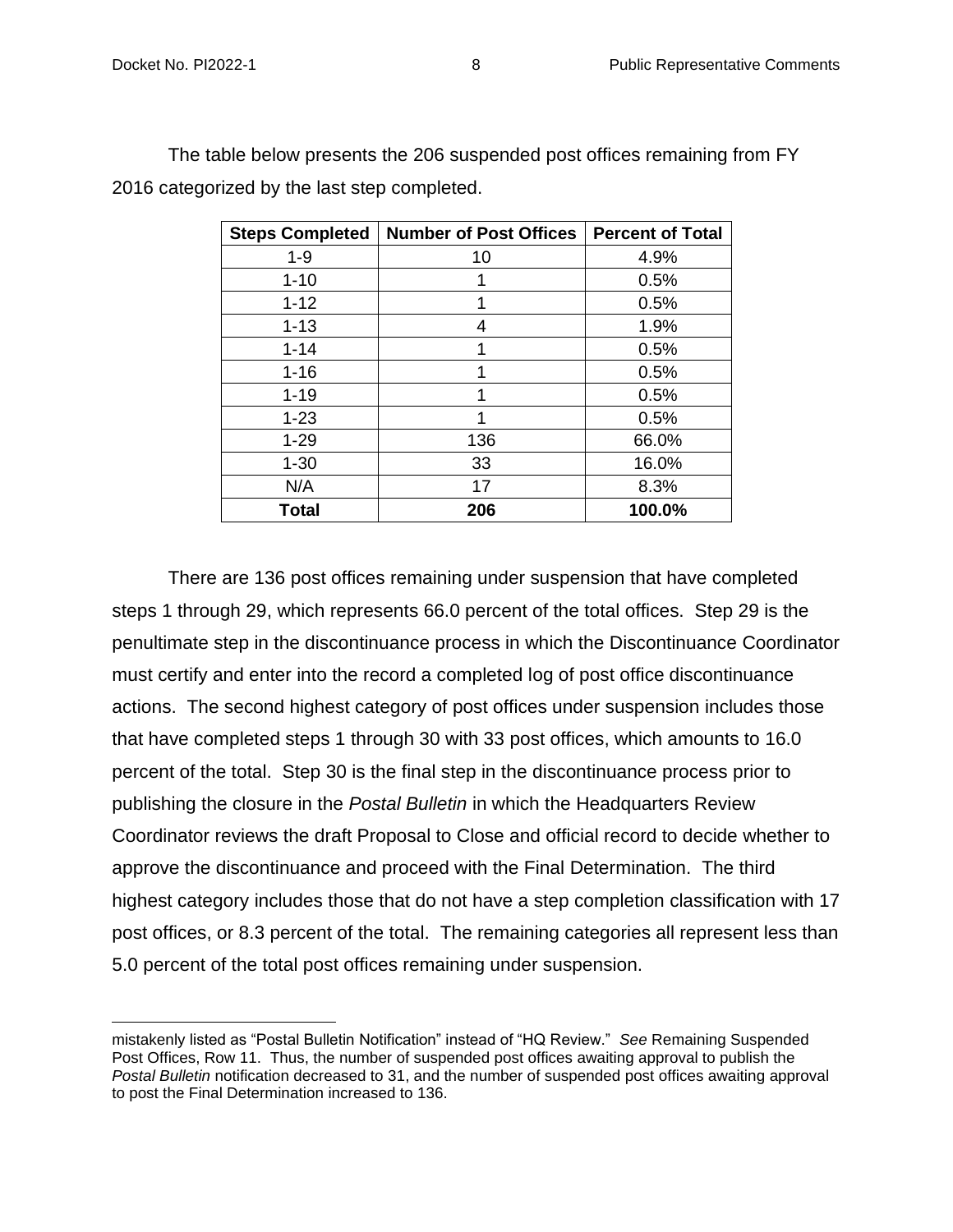In the instance of the 206 suspended post offices remaining from FY 2016, as shown above, 169 post offices, or 82.19 percent of the total, are nearly at the official conclusion of the discontinuance process. The final step in the discontinuance process is publication of a notice in the *Postal Bulletin*. While the Postal Service has apparently ceased all public-facing activities, presumably the Community Meeting, involving offices involved in the discontinuance process, these 169 offices are well past that point. There is no reason short of lack of initiative for not bringing the discontinuance process to a conclusion for these offices.

The figure below provides a representation of the time in suspension for each suspended post office.



The figure above demonstrates that the majority of post offices have been under suspension for just under approximately 10 years (125 post offices). However, there are also 21 post offices that have remained under suspension for more than 15 years. Indeed, three of these offices were suspended in the 1980s and have been under suspension for much longer than 30 years.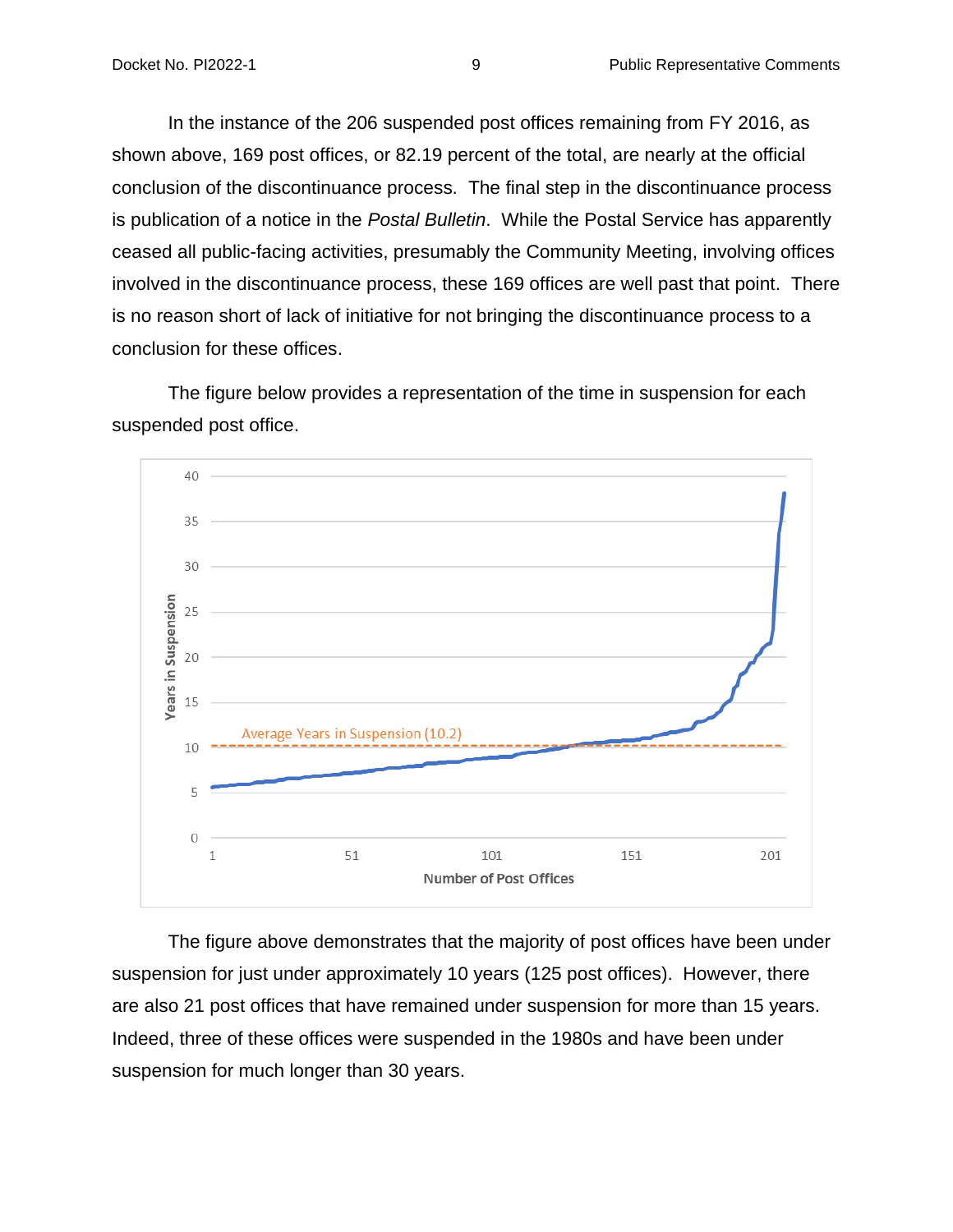As noted previously, 169 of the 206 post offices under suspension have completed steps 1 through 29 or 30. A closer examination of the remaining 37 post offices that have not advanced nearly as far into the discontinuance process reveals that the average duration under suspension is nearly 11 years. The figure below provides a representation of the time in suspension for the remaining suspended post offices.



Similar to the post offices that have completed steps 1 through 29 and 30, the majority of post offices (26) have less than 10.9 years in suspension, while a few have an extraordinary number of years in suspension. For example, three of the 36 have between 15 and 20 years in suspension, and three have more than 20 years in suspension. The suspended post office in Palo Verde, AZ, for instance, was suspended in 1986 and has only completed steps 1 through 13 of the discontinuance process.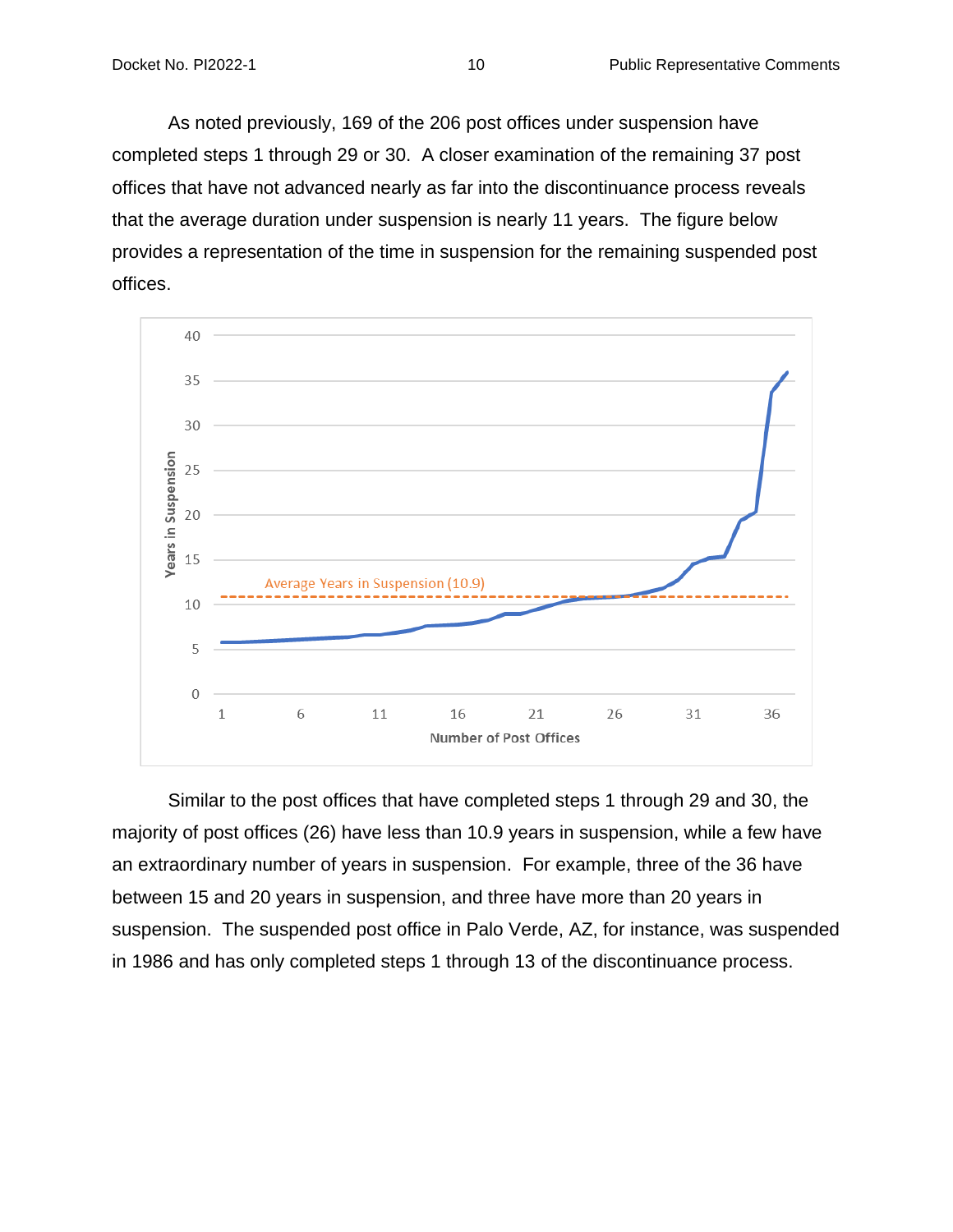The Postal Service reported in a CHIR response that 217 offices have been suspended between FY 2017 and the end of FY 2021. $8$  Of these, 56 were suspended in FY 2021 alone. While these offices have not been under suspension as long as those offices shown in Library Reference PRC-LR-PI2022-1-1, if the Postal Service continues its pause on public facing activities, these offices will simply remain under suspension for an undetermined and increasing length of time. It must communicate the situation to customers of suspended offices who seldom have any notion as to the fate of their office. As COVID-19 enters its third year of prominence, it would be wise for the Postal Service to prepare to change its Handbook PO-101 discontinuance process to alter or eliminate, to the extent possible, public facing activities. Perhaps where feasible, suspended post offices could remain open while undergoing the discontinuance process. In fact, in its ACR 2021 Report, the Postal Service indicated that after issuing its 10-Year Strategic Plan, it began to address all aspects of its retail operations, including the process for resolving suspended post offices. The Postal Service also stated that it closely examined the remaining suspended post offices to "identify those suspensions that can be resolved outside the PO-101 discontinuance process and independently of the customer-facing activities on which that process relies." ACD at 29.

#### **Conclusions**

The Public Representative recommends that for the post offices under suspension at the conclusion of FY 2016, the Postal Service should waive its discontinuance regulations, if only on a temporary basis, where the requisite documentation or other procedures necessary to the discontinuance process simply cannot occur, such as missing information from an Administrative Record due to the passage of time. However, the Commission should also consider issuing orders to show cause why post offices—whose operations have been suspended for more than some inordinate length of time—should not be considered discontinued and, if appealed, ripe for Commission review. The Public Representative cannot help but

<sup>8</sup> *See* Docket No. ACR2021, Response to CHIR No. 11, question 3, February 11, 2022. This file presents general information about the facility and its suspension but does not include data describing the status of the office in the discontinuance process, if any.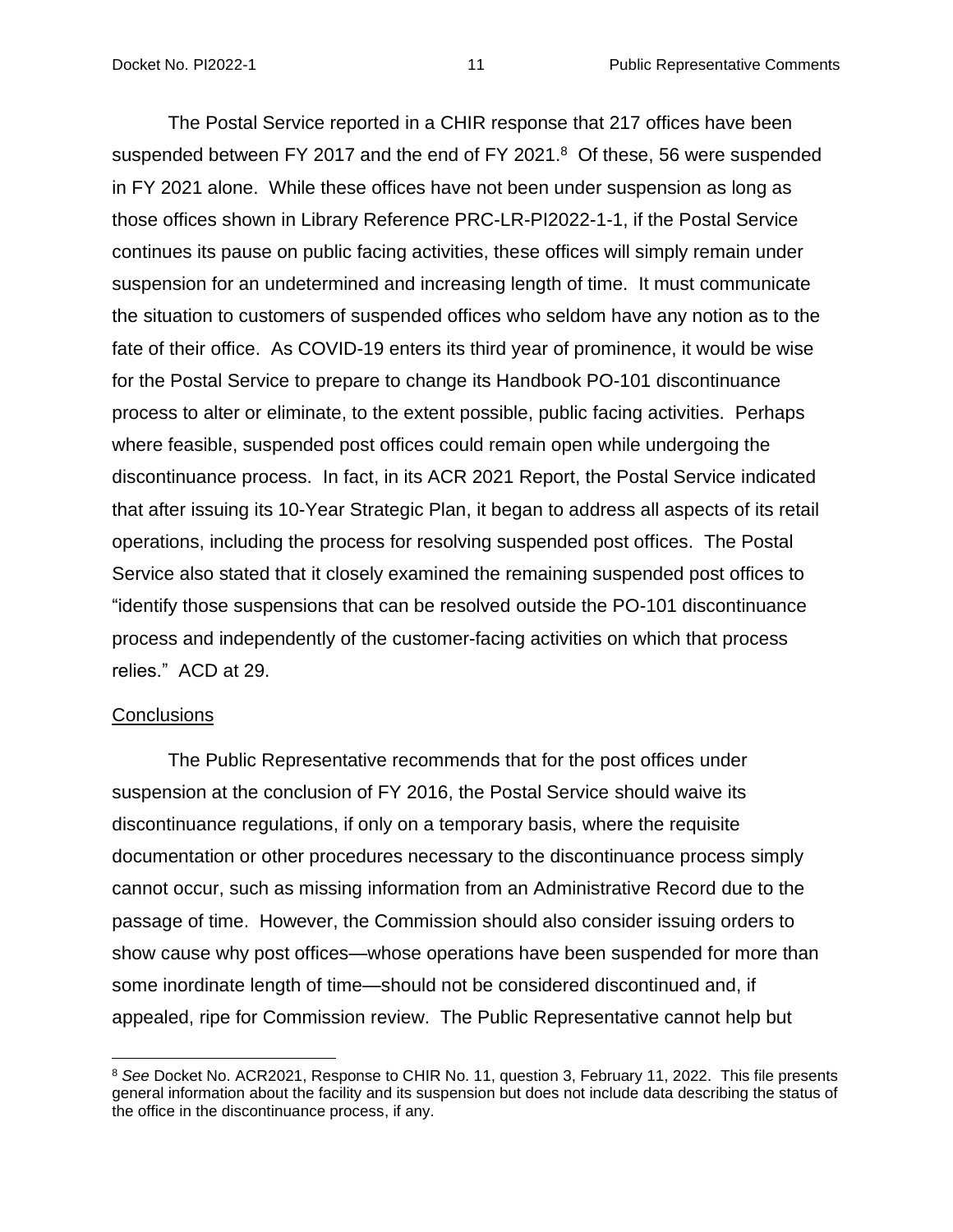#### Docket No. PI2022-1 12 12 Public Representative Comments

question why these offices, so close to completion of the discontinuance process, continue to languish under suspension.

For the offices suspended beginning in FY 2017 and past the Community Meeting stage in the discontinuance process, the Postal Service needs to recommence the discontinuance process, and it needs to develop a revised process that depends less on public facing activities. The Postal Service should consider developing a dashboard displaying the discontinuance status of suspended offices so that the public can evaluate the status of their local post office. The dashboard should show, at a minimum, the data presented in Library Reference PRC-LR-PI2022-1-1 and the 5-digit zip code for each office. The dashboard should include a user interface so that an individual of the public may enter the post office name or 5-digit zip code of their local post office to view its discontinuance status. The Postal Service should also transition public facing activities to electronic communication where possible. Particularly, Step 16 (Posting of Invitation for Comments) should be performed via electronic means in addition to being posted for at least 60 days at the affected post offices.

As part of the implementation of its 10-Year Plan, if the Postal Service files a Nature of Service docket (N-Case), it needs to address all aspects of consumer access to postal services.